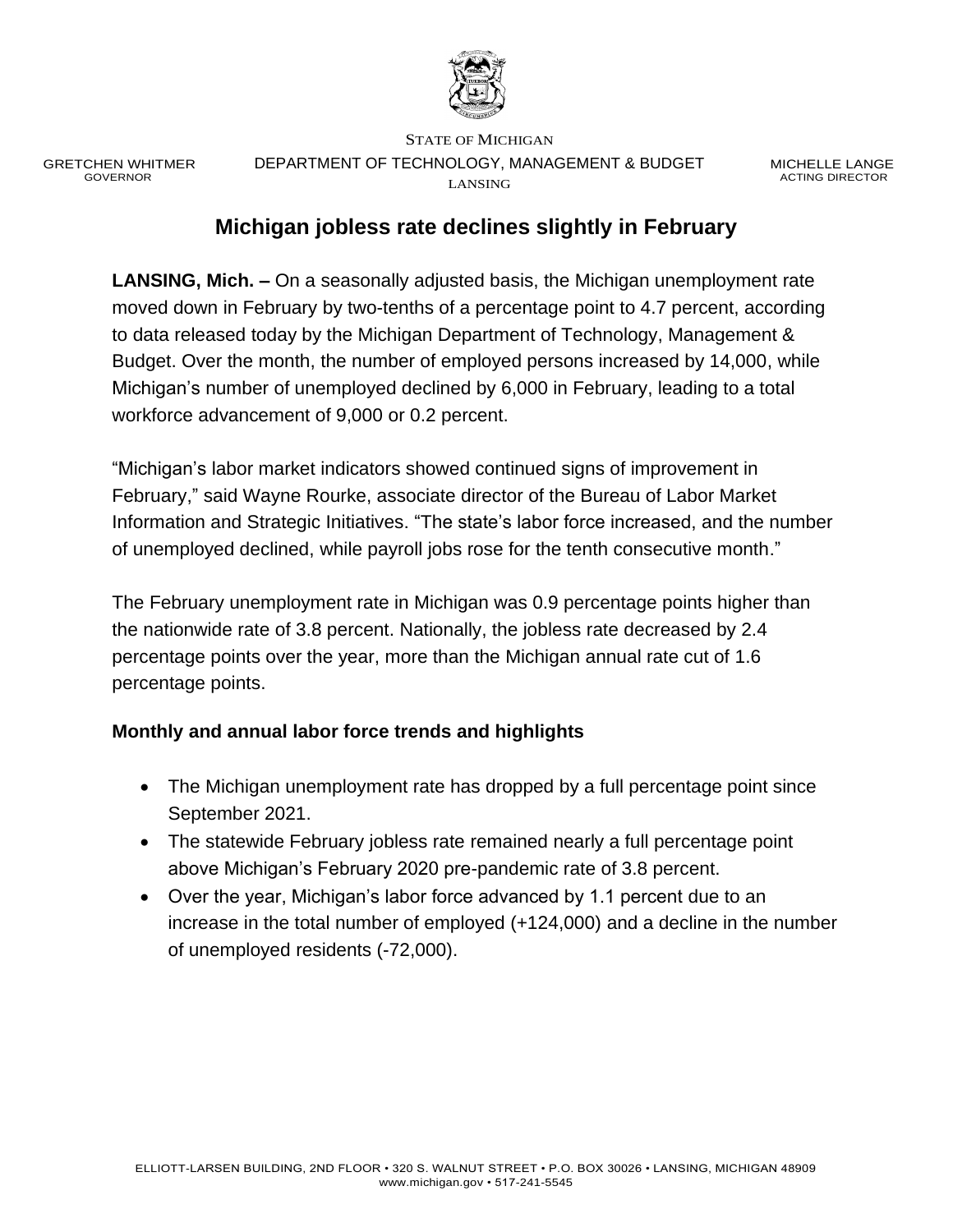# **Michigan Labor Force Estimates**

Seasonally Adjusted

(Data in Thousands)

|                                | Feb.<br>2022 | Jan.<br>2022 | Feb.<br>2021 | Over the Month |            | Over the Year            |            |
|--------------------------------|--------------|--------------|--------------|----------------|------------|--------------------------|------------|
|                                |              |              |              | <b>Numeric</b> |            | <b>Percent   Numeric</b> | Percent    |
| Civilian<br><b>Labor Force</b> | 4,804        | 4,795        | 4,752        | 9              | 0.2%       | 52                       | 1.1%       |
| Employed                       | 4,576        | 4,562        | 4,452        | 14             | 0.3%       | 124                      | 2.8%       |
| Unemployed                     | 228          | 234          | 300          | $-6$           | $-2.6%$    | $-72$                    | $-24.0%$   |
| <b>Unemployment Rate</b>       | 4.7          | 4.9          | 6.3          | $-0.2$         | <b>XXX</b> | $-1.6$                   | <b>XXX</b> |

#### **Detroit regional jobless rate inches down in February**

The Detroit-Warren-Dearborn Metropolitan Statistical Area's (MSA) seasonally adjusted unemployment rate was little changed over the month, edging down by 0.1 percentage point to 5.0 percent in February. The metro area workforce moved up by 8,000, or 0.4 percent, over the month due to a gain in the number of employed (+9,000) and a small decline in the number of unemployed (-2,000).

The Detroit region unemployment rate decreased notably since February 2021 (-1.8 percentage points). Over the year, total employment increased significantly by 83,000, or 4.3 percent. Despite these improvements over the past year, regional labor force (- 1.0 percent) and employment (-2.0 percent) continued to remain below February 2020 pre-pandemic levels.

### **Detroit-Warren-Dearborn MSA Labor Force Estimates**

Seasonally Adjusted

|                          | Feb.  | Jan.  | Feb.  |                |            |                |            |
|--------------------------|-------|-------|-------|----------------|------------|----------------|------------|
|                          | 2022  | 2022  | 2021  | Over the Month |            | Over the Year  |            |
|                          |       |       |       | <b>Numeric</b> | Percent    | <b>Numeric</b> | Percent    |
| Civilian<br>Labor Force  | 2,140 | 2,132 | 2,092 | 8              | 0.4%       | 48             | 2.3%       |
| Employed                 | 2,033 | 2,024 | 1,950 | 9              | 0.4%       | 83             | 4.3%       |
| Unemployed               | 106   | 108   | 141   | $-2$           | $-1.9%$    | $-35$          | $-24.8%$   |
| <b>Unemployment Rate</b> | 5.0   | 5.1   | 6.8   | $-0.1$         | <b>XXX</b> | $-1.8$         | <b>XXX</b> |

(Data in Thousands)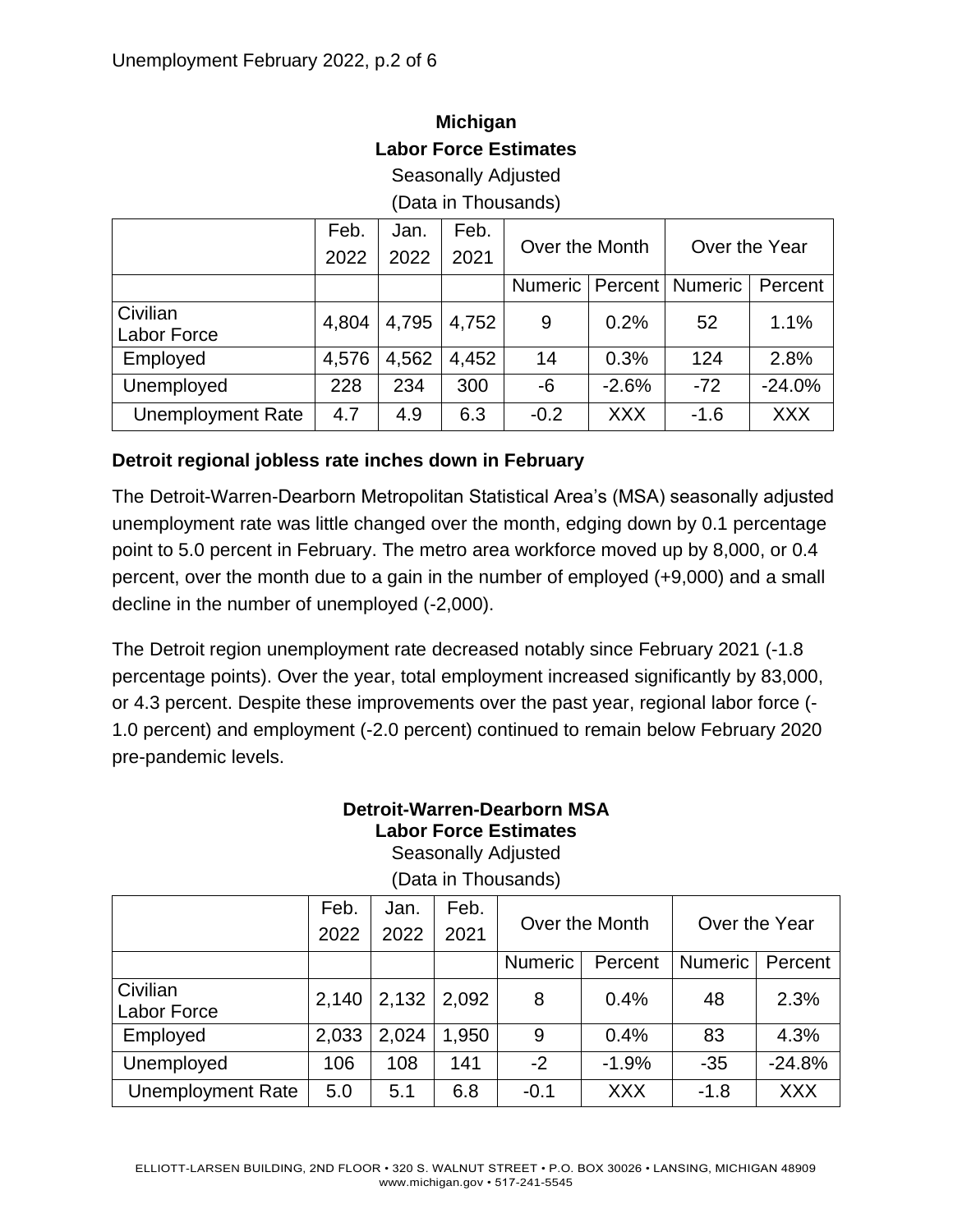#### **Michigan nonfarm payroll jobs edge up during February**

Total Michigan payroll jobs moved up by 9,000, or 0.2 percent, during February. This resulted in a statewide job count of 4,312,000.

Over the month, job additions occurred in several major industries but were concentrated within trade, transportation, and utilities (+6,000) and professional and business services (+5,000).

Job losses during February were primarily in the auto sector, as transportation equipment manufacturing jobs fell by 7,000. These temporary layoffs were related to the ongoing global shortage of semiconductors.

#### **Industry employment trends and highlights**

- February 2022 was the 10th consecutive month of statewide nonfarm payroll job additions.
- Michigan's administrative services sector added 5,000 jobs in February on a seasonally adjusted basis, with significant job gains in the temporary help industry.
- Despite total nonfarm payroll jobs rising 172,000, or 4.1 percent, over the year, Michigan's job level was still 141,000 below the February 2020 pre-pandemic count.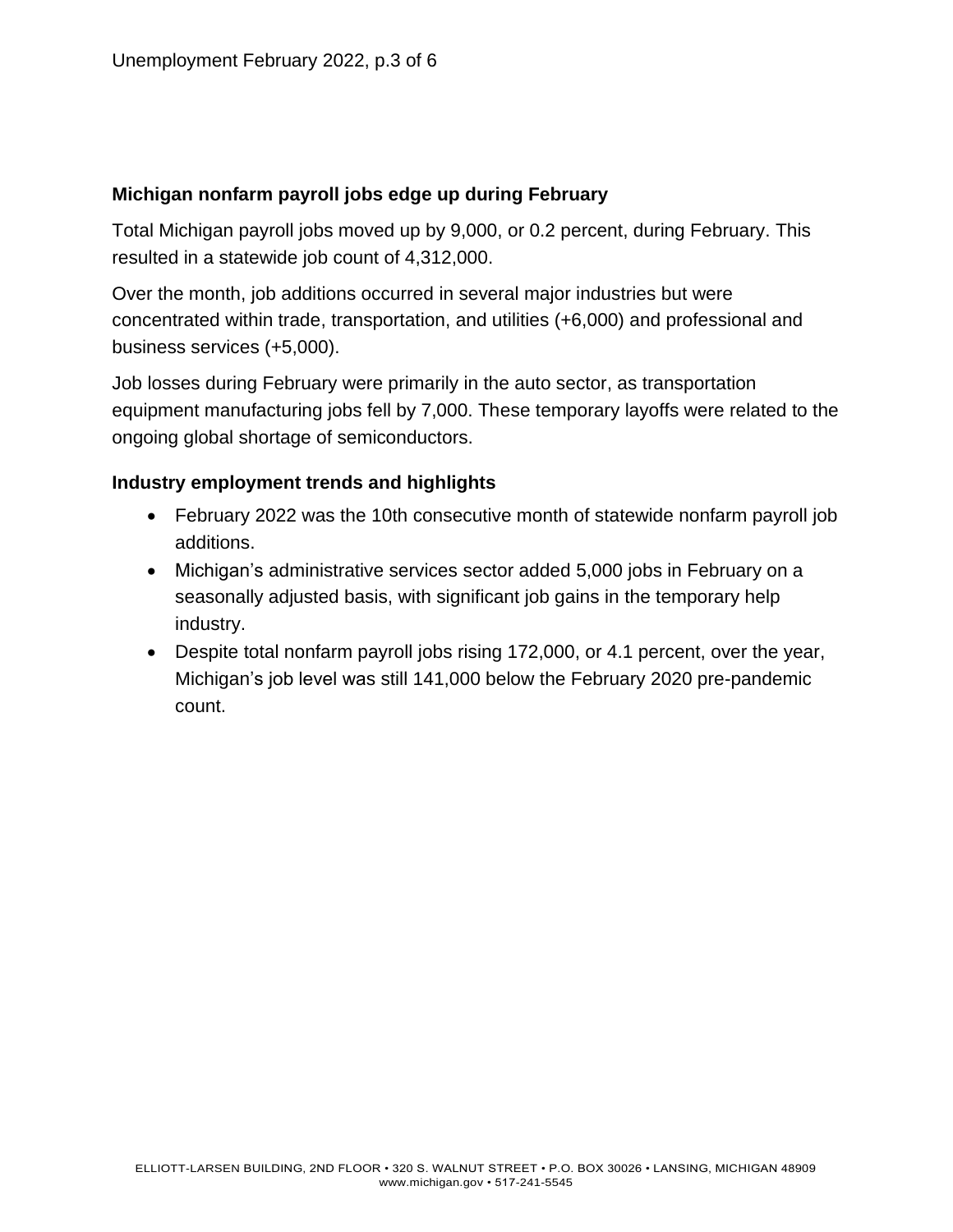## **Michigan Payroll Employment Estimates**

Seasonally Adjusted (Data in Thousands)

|                              | Feb.**         | Jan.*          | Feb.           | Over the Month*** |         | Over the Year ***       |         |
|------------------------------|----------------|----------------|----------------|-------------------|---------|-------------------------|---------|
|                              | 2022           | 2022           | 2021           |                   |         |                         |         |
|                              |                |                |                | Numeric           | Percent | Numeric                 | Percent |
| <b>Total Nonfarm Payroll</b> | 4,312          | 4,303          | 4,141          | 9                 | 0.2%    | 172                     | 4.1%    |
| Jobs                         |                |                |                |                   |         |                         |         |
| <b>Natural Resources</b>     | $\overline{7}$ | $\overline{7}$ | $\overline{7}$ | $\mathbf 0$       | 0.0%    | $\mathbf{1}$            | 9.0%    |
| and Mining                   |                |                |                |                   |         |                         |         |
| Construction                 | 179            | 179            | 170            | $\mathbf{1}$      | 0.3%    | 9                       | 5.2%    |
| Manufacturing                | 596            | 597            | 585            | $-1$              | $-0.2%$ | 11                      | 1.8%    |
| Transportation               | 182            | 189            | 183            | $-7$              | $-3.9%$ | $-1$                    | $-0.5%$ |
| Equipment                    |                |                |                |                   |         |                         |         |
| Trade,                       |                |                |                |                   |         |                         |         |
| Transportation, and          | 799            | 793            | 775            | 6                 | 0.8%    | 24                      | 3.1%    |
| <b>Utilities</b>             |                |                |                |                   |         |                         |         |
| <b>Retail Trade</b>          | 460            | 456            | 450            | $\overline{4}$    | 0.8%    | 10                      | 2.3%    |
| Information                  | 54             | 53             | 50             | $\mathbf{1}$      | 1.1%    | 3                       | 6.5%    |
| <b>Financial Activities</b>  | 235            | 234            | 231            | $\mathbf{1}$      | 0.5%    | $\overline{\mathbf{4}}$ | 1.5%    |
| Professional and             | 657            | 652            | 620            | 5                 | 0.7%    | 36                      | 5.9%    |
| <b>Business Services</b>     |                |                |                |                   |         |                         |         |
| <b>Education and Health</b>  | 648            | 651            | 652            | $-3$              | $-0.5%$ | $-4$                    | $-0.6%$ |
| <b>Services</b>              |                |                |                |                   |         |                         |         |
| Leisure and                  | 398            | 397            | 333            | $\overline{2}$    | 0.4%    | 66                      | 19.7%   |
| <b>Hospitality Services</b>  |                |                |                |                   |         |                         |         |
| <b>Other Services</b>        | 159            | 160            | 149            | $\overline{0}$    | $-0.3%$ | 10                      | 6.9%    |
| Government                   | 581            | 581            | 568            | $-1$              | $-0.1%$ | 13                      | 2.2%    |

\* Revised data for January 2022

\*\* Preliminary data for February 2022

\*\*\* Change calculated using unrounded data

(more)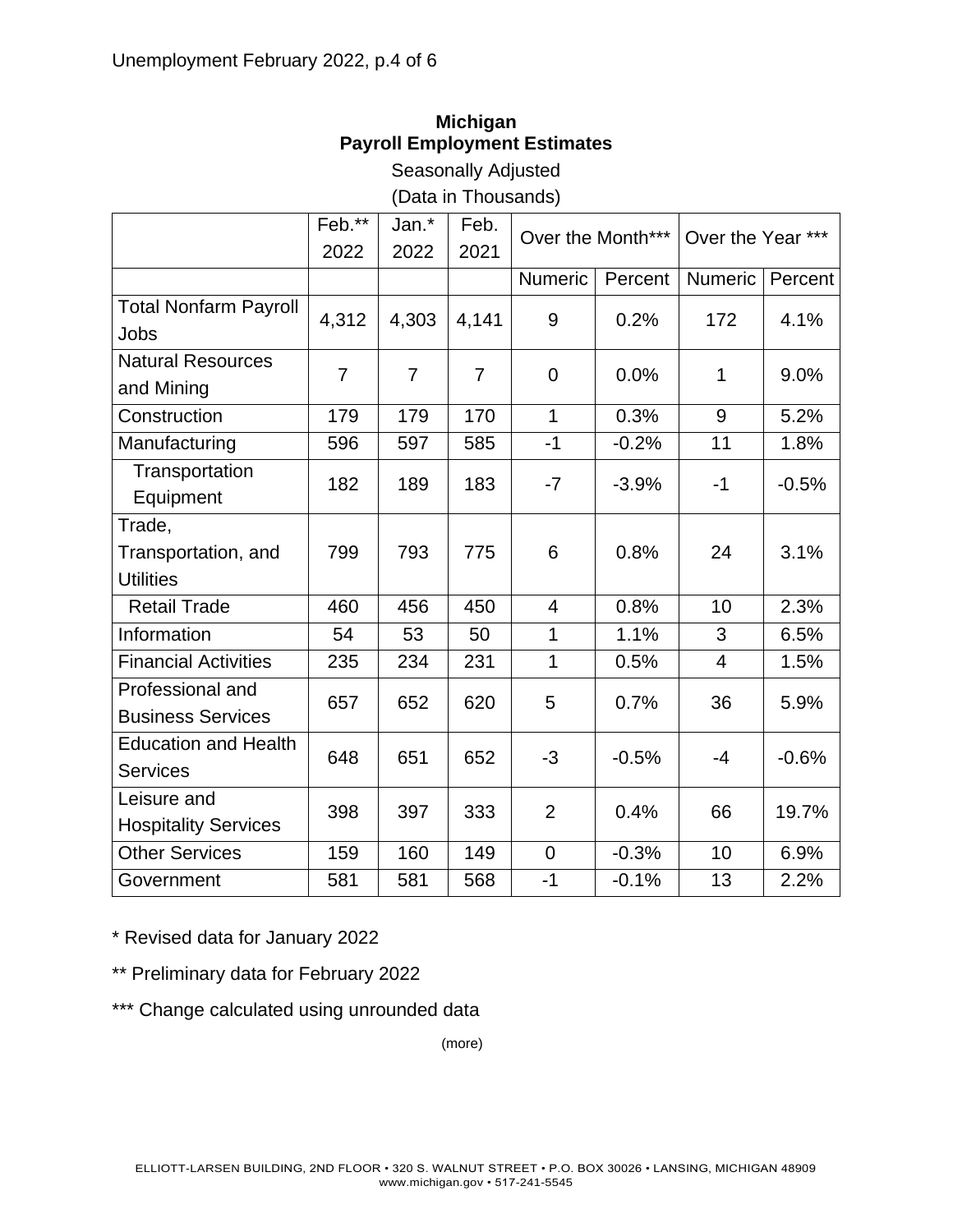| <b>Manufacturing</b>                          |            |            |            |                |         |                |         |  |  |
|-----------------------------------------------|------------|------------|------------|----------------|---------|----------------|---------|--|--|
|                                               | Feb.       | Jan.       | Feb.       | Over the Month |         | Over the Year  |         |  |  |
|                                               | 2022       | 2022       | 2021       | <b>Numeric</b> | Percent | <b>Numeric</b> | Percent |  |  |
| Average                                       |            |            |            |                |         |                |         |  |  |
| Weekly                                        | \$1,003.65 | \$1,024.94 | \$922.01   | $-21.29$       | $-2.1%$ | 81.64          | 8.9%    |  |  |
| Earnings                                      |            |            |            |                |         |                |         |  |  |
| Average                                       |            |            |            |                |         |                |         |  |  |
| Weekly                                        | 41.6       | 42.0       | 40.3       | $-0.4$         | $-1.0%$ | 1.3            | 3.2%    |  |  |
| <b>Hours</b>                                  |            |            |            |                |         |                |         |  |  |
| <b>Transportation Equipment Manufacturing</b> |            |            |            |                |         |                |         |  |  |
|                                               |            |            |            |                |         |                |         |  |  |
|                                               | Feb.       | Jan.       | Feb.       | Over the Month |         | Over the Year  |         |  |  |
|                                               | 2022       | 2022       | 2021       | <b>Numeric</b> | Percent | Numeric        | Percent |  |  |
| Average                                       |            |            |            |                |         |                |         |  |  |
| Weekly                                        | \$1,249.72 | \$1,336.93 | \$1,199.69 | $-87.21$       | $-6.5%$ | 50.03          | 4.2%    |  |  |
| Earnings                                      |            |            |            |                |         |                |         |  |  |
| Average                                       |            |            |            |                |         |                |         |  |  |
| Weekly                                        | 41.5       | 44.1       | 43.5       | $-2.6$         | $-5.9%$ | $-2.0$         | $-4.5%$ |  |  |

# **Michigan Hours and Earnings for Production Workers** Seasonally Adjusted